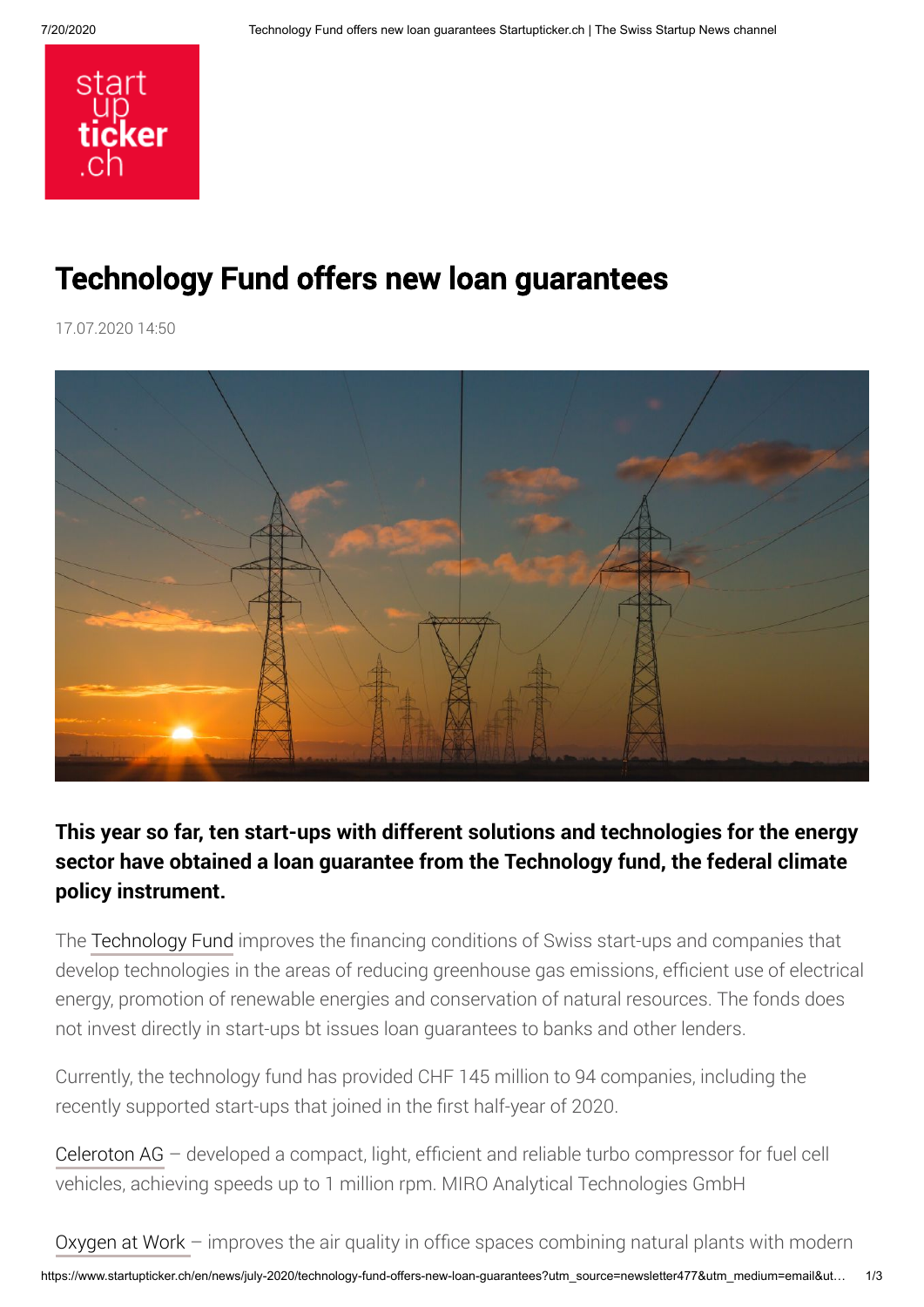technology to improve the health of the employees and reduce the energy consumption of buildings.

[qiio AG](https://qiio.com/) – the ETH Spin-off offers edge-to-cloud IoT solutions that allow customers to securely connect, monitor and control through qiio IoT solutions via an online dashboard.

[Scientific Visual SA](https://scientificvisual.ch/) - produces automated quality control tools that visualise internal crystal defects and ensured that only quality crystals enter costly processing chain. The equipment saves up to 50% production cost in crystals intended for LED, watch, optic and semiconductor industries.

[Sensoryx AG](https://www.sensoryx.com/) - uses its patented motion- and position-tracking technology to unleash the full potential of AR and VR for businesses, people, and enterprises. The start-up received a loan guarantee to help reduce carbon emissions by substituting and complementing real-life training – particularly flight training – with novel and highly realistic VR/AR simulations.

[Zaphiro Technologies SA](https://zaphiro.ch/) – developed SynchroGuard, a new smart solution for electrical grid monitoring and automation. The unique sensing devices can take voltage and current measurements characterised by high-speed and time-synchronisation.

[Adaptricity](https://adaptricity.com/en/) - developed highly innovative software that enables grid operators to automate repetitive tasks. Its newest tool, [Adaptricity.Mon](https://adaptricity.com/en/adaptricity-products/monitoring/) (Monitoring), enables real-time data and simulation-driven grid transparency across all grid levels. The start-up received a loan guarantee of CHF 2.5m to grow in several markets simultaneously and scale software products.

[3Brain AG](https://www.3brain.com/) – develops and distributes the world's first commercial CMOS-based high-resolution Microelectrode Array (MEA), a Biosensor integrating thousands of tiny electrical sensors in a small area for research in drug discovery, brain organoids and neuronal networks.

[Juice Technology AG](https://en.juice-world.com/) – offers Juice Booster 1, a mobile charging station for electric cars.

[Miro Analytical Technologies](https://www.miro-analytical.com/) – is developing a gas sensing technology based on quantum cascade lasers (QCL). Its flagship product is the High-precision Multicompound Gas Analyzer which Measures simultaneously up to 10 most important greenhouse gases and pollutants.

(RAN) **–**

## **Comments**

Please [login](https://www.startupticker.ch/en/login) or [sign up](https://www.startupticker.ch/en/profile) to comment.

## [Commenting guidelines](https://www.startupticker.ch/en/commenting-guidelines)